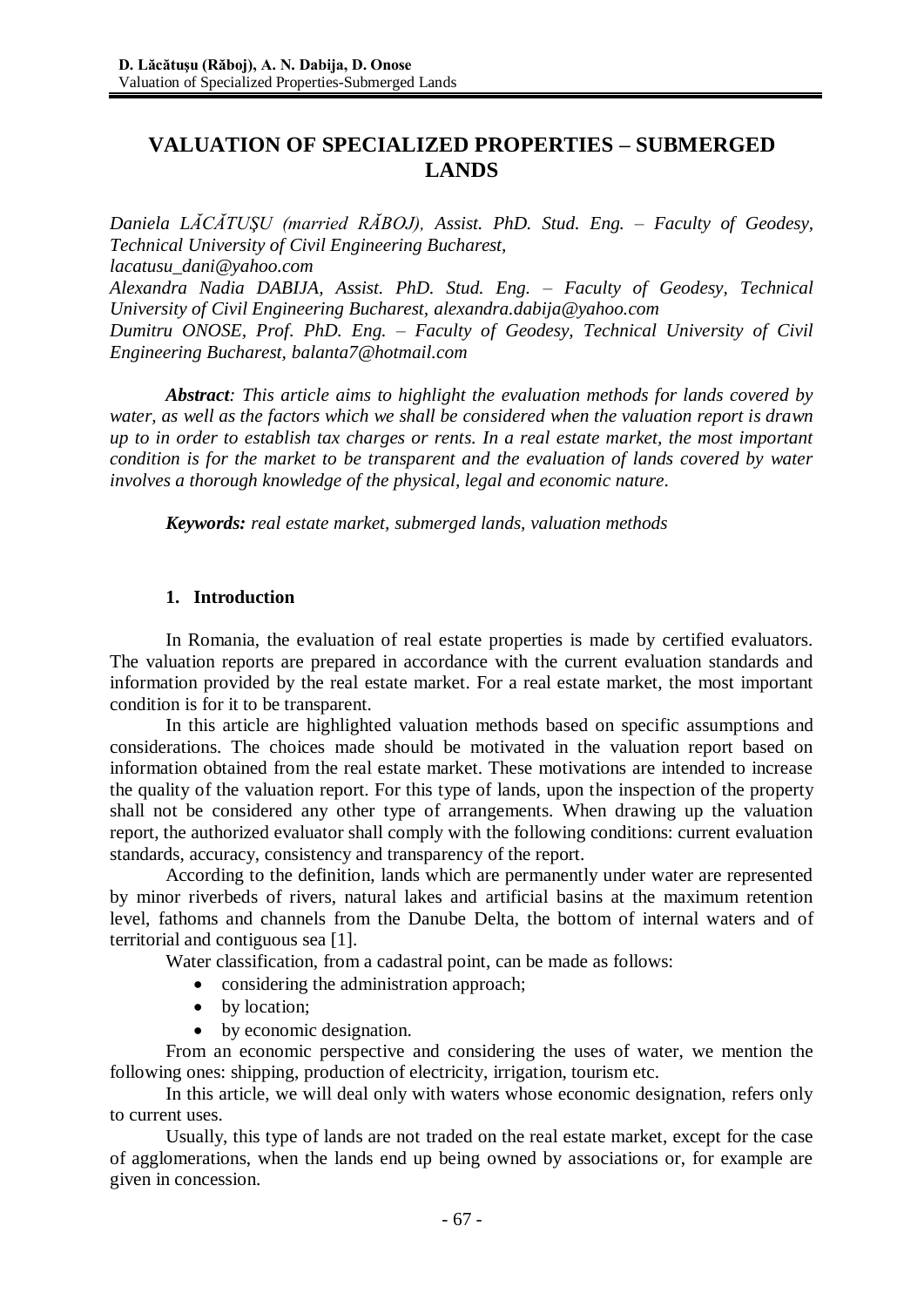The situations in which these lands can generate income, exist if they are rented or given for concession, and from this point of view, the offer is very low.

The lands covered by water, can be evaluated individually or depending on neighbouring lands.

If on the real estate market exist, properties which are considered to be comparable properties (with similar characteristics) then, in order to make the land valuation, can be used the market comparison approach. If the market comparison approach cannot be applied, then the market value of property is determined considering the income it can produce, either through rental or through other type of incomes.

The following situations may occur during the evaluation:

- the property is leased to a farmers' association, to be used and to obtain income, for a determined period;
- the property is leased to an individual, in order to obtain an income, for a determined period;
- properties which are not in the vicinity of urban or rural areas and their possible use would involve higher costs than the generated income.

When determining the market value, it is necessary for the valuer to consider the existence of benefits which might add value to the property (e.g. location in proximity of a rural or urban area, roads).

 As for these types of properties, there aren't usually enough market data in order to determine the market value, therefore hypothetical methods shall be applied, which may differ according to the legislation of each country.

#### **2. Valuation methods**

The principles for which is established the market value of lands covered by water, are essential in the evaluation process. We consider that the property's type shall not be an influential factor thus, when drafting the valuation report, shall be taken into consideration the existing level of supply and demand, and also shall be made a study on the best use of the evaluated property.

The first step in evaluating a property is to determine its purpose. From the most common situations, we mention:

- the property that is to be assessed is considered to be an income generating property; the form of the obtained income shall be specified;
- Its history of previous uses;
- whether it has cadastral documentation and the specification of all physical and legal characteristics.

From a legal perspective, the submerged lands are considered properties of public interest, this being the reason why for such properties there is no real estate market. The requests for valuation reports are made either for concessions, situation in which it is wanted to establish a rent for concession or for investments. Without this information, the credibility of financial institutions for establishing rents or tax fees will decrease. One of the problems encountered is to establish taxes without a database obtained from the market, cadastral documentation, topographic plans, legal documents, legislation.

Over time, were developed several methods to evaluate the submerged lands, this being closely related to the legal nature of the property and its physical characteristics. These methods have been adapted, depending on the designation, the water level use and current legislation.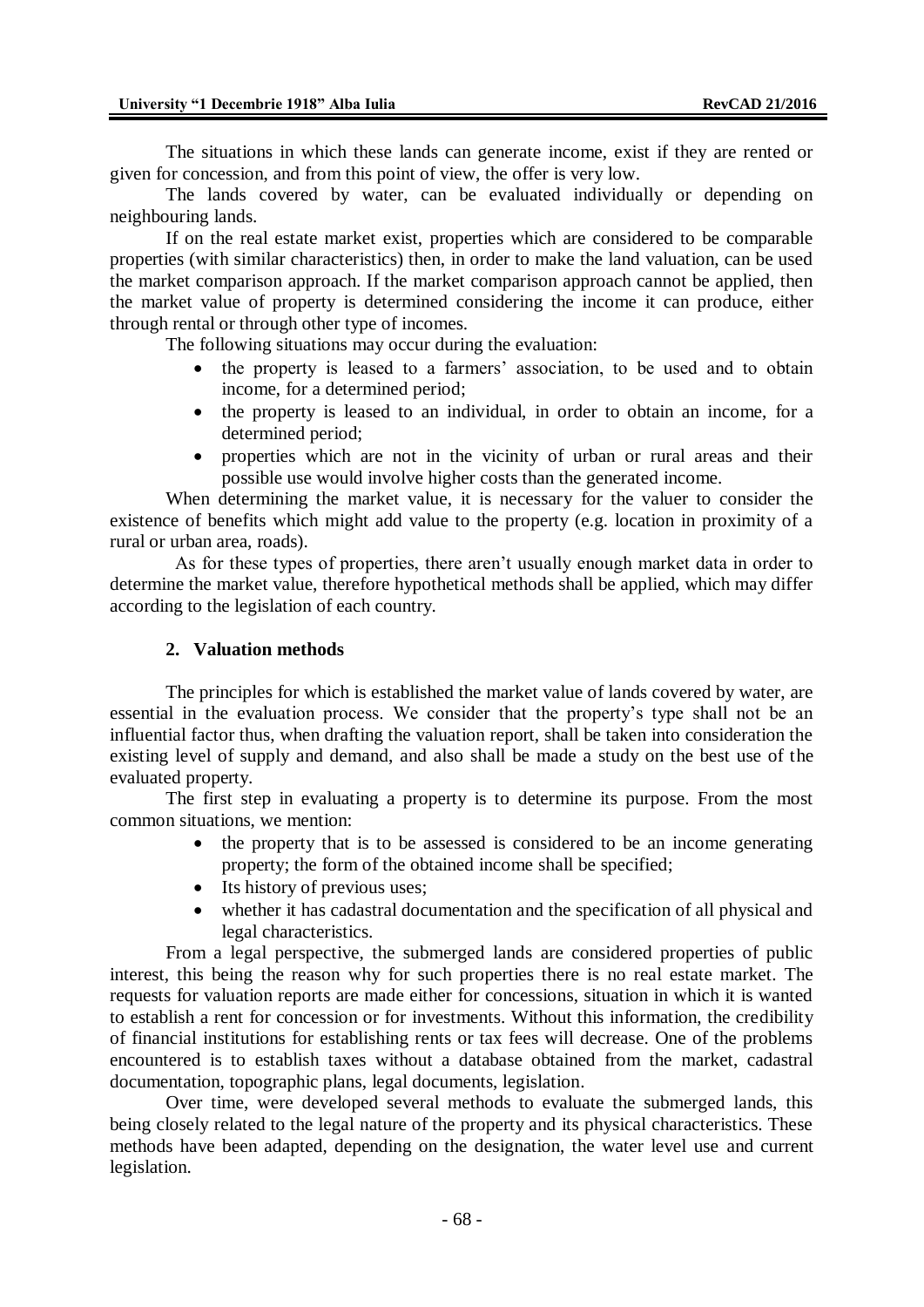## **2.1 Mass valuation Method**

Authorized evaluators use this method when they have to valuate several neighbouring properties. This method involves the valuation of a group of properties, by using the same standardized procedures. It can also be applied for combined properties (the property consists both of lands occupied by water, but also of dry lands). The principle underlying this method is that the presence of water represents an increase in the value of the property. In this case the valuer estimates the market value of the land by considering both lands, with and without water.

The overall valuation must comply with current valuation standards, and all data found in the valuation report must be motivated and in accordance with reality.

The purpose of this method is to determine the market value of a sample of properties with similar characteristics.

## **2.2 Sale's Comparison Method**

This method is most often used in order to determine the market value when we have information about properties recently traded, also called comparable properties. This method involves comparing the assessed property (subject property) to the properties recently traded or currently trading (comparable properties).

We may encounter situations where for comparable properties may exist sources of income, which we have to consider when determining the market value. A market analysis is recommended.

The use of this method involves the following:

- obtaining information which can support the valuation report, it is recommended to use information regarding both free and enhanced lands;
- when we don't hold information on lands covered by water, the market value can be assumed by using information about sites, provided that the use of this method is justified by reasoning;
- It is advisable to consider all factors influencing the market value of the property (area, location, neighbourhood, road access etc.).

## **2.3 Zoning method**

The principle of this method is that the value of a property covered by water, which is located close to a dry land, has a higher market value compared to a property located at a considerable distance. This property provides good results when we want to assign a value to the valuated batches. As the distance from the shore increases, the market value of the property decreases. This method is applied for lands situated in the area of ports, which have mainly commercial and industrial uses, and it is required in order to establish the rents' level.

As the number of lots increases, it decreases the precision of estimating the market value. It is recommended to use a maximum number of four parcels, in order to determine the market value. The limited amount of information available in the real estate market leads to results with a low degree of credibility.

The valuation of these lands does not involve determining the value added tax.

In this category of specialized properties are included cliffs, piers, sea waterfront etc. The valuers shall obtain justificatory incomes from a variety of similar uses, if these exist in the real estate market. In the valuation report shall be found information about the current use,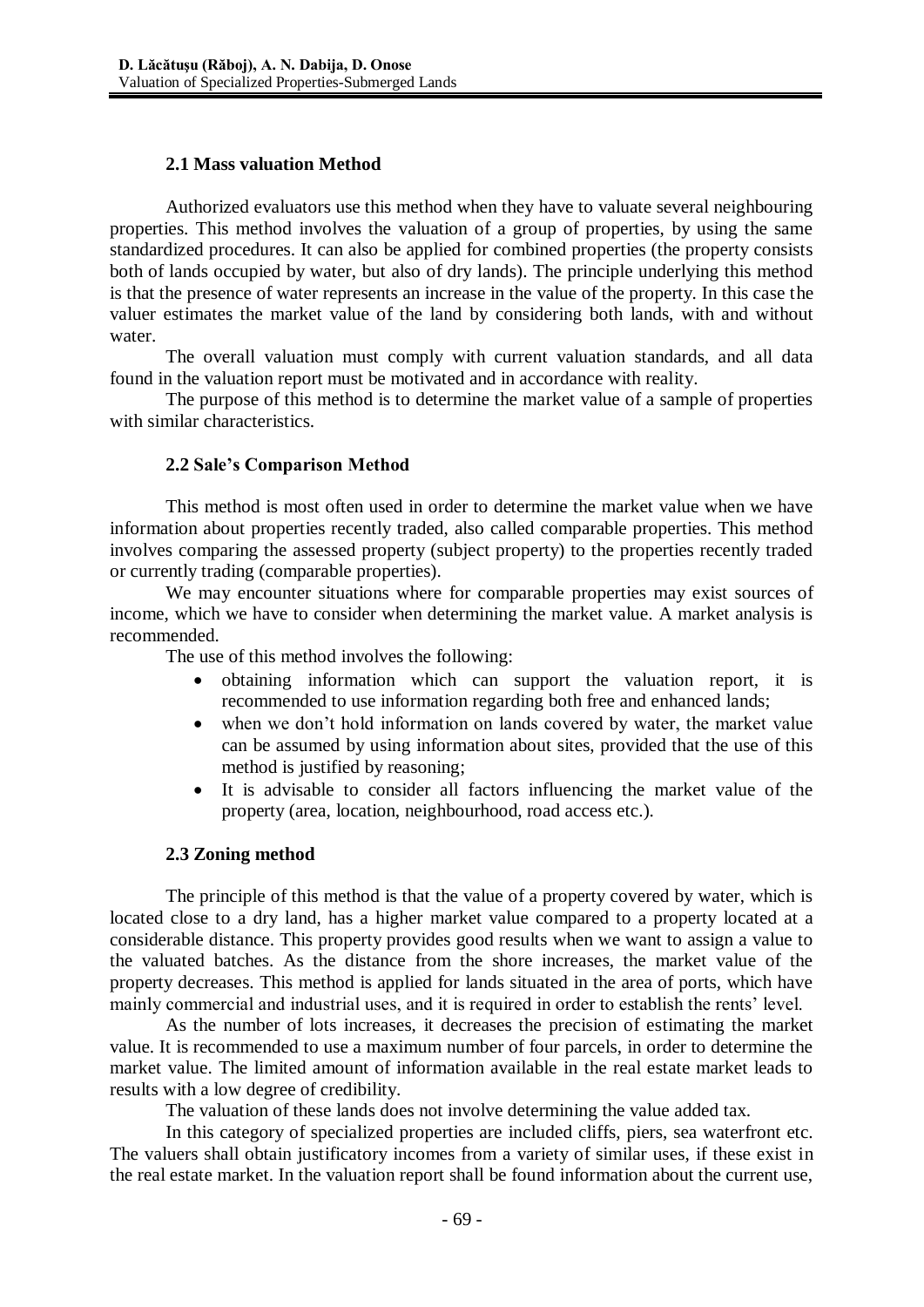availability, and fixed and variable operating costs for maintaining this current use, as well as details about the displayed interest for the location.

### **2.4 Extraction method**

The extraction method is a method similar to the overall valuation method, where the valuer estimates a total price for both lands, the ones covered by water and the dry ones, by using a direct comparison. After estimating the total value, based on the characteristic data of comparable properties, shall be determined the value of the dry land. Based on the extraction, the evaluator shall determine the value of the land covered by water. This method is easy to apply, provided that there is sufficient information on comparable properties.

## **2.5 Capitalisation method**

Capitalization method is based on the capitalization of the net income obtained from using a property covered by water. This method is applied when there are insufficient data available in the real estate market. The assessor must verify that the value of the obtained revenues corresponds to those of neighbouring properties. There is a risk when using this method, meaning that the income obtained by the property, used in estimating the market value, shall not be determined by hypothetical methods.

## **3. Market analysis**

The main issue encountered when valuating lands covered by water is the lack of information. In situations where information exists, it is limited and varies depending on case. Possible sources of information may be the "Romanian Waters" National Administration, town halls which manage such lands, and cadastre offices. The properties covered by water, can be found in several forms during the evaluation process (lakes, rivers, sea waterfront, marshes, wetlands, etc.) and the analysis involves a detailed study of:

- the depth and physical characteristics of the lands covered by water (shall be requested information on vegetation, fauna, etc. regarding the bottom of lakes, rivers, waterways etc.);
- the influence of waves (it is necessary to highlight the influence that waves have, therefore this analysis is rather more suitable for sea coast and inland maritime waters; whether the banks are organized or not shall be taken into consideration);
- location (from this point lands covered by water may have in their proximity locations used as residential, commercial, industrial, agricultural or for tourism purposes, each of these uses leading to an increase in income, and to make a study on the impact they have on the local market);
- season (it is recommended to make an analysis of the earnings obtained during cold and warm seasons, also a comparison can be made in order to highlight, depending on its use, the income obtained separately during each season);
- the characteristics of the land from the bottom of the sea, lakes and rivers (the evaluator must state whether he is aware of soil contamination, if it is used in industrial purposes, or to mention what revenue or market value increase can have the property being evaluated, if improvements are made);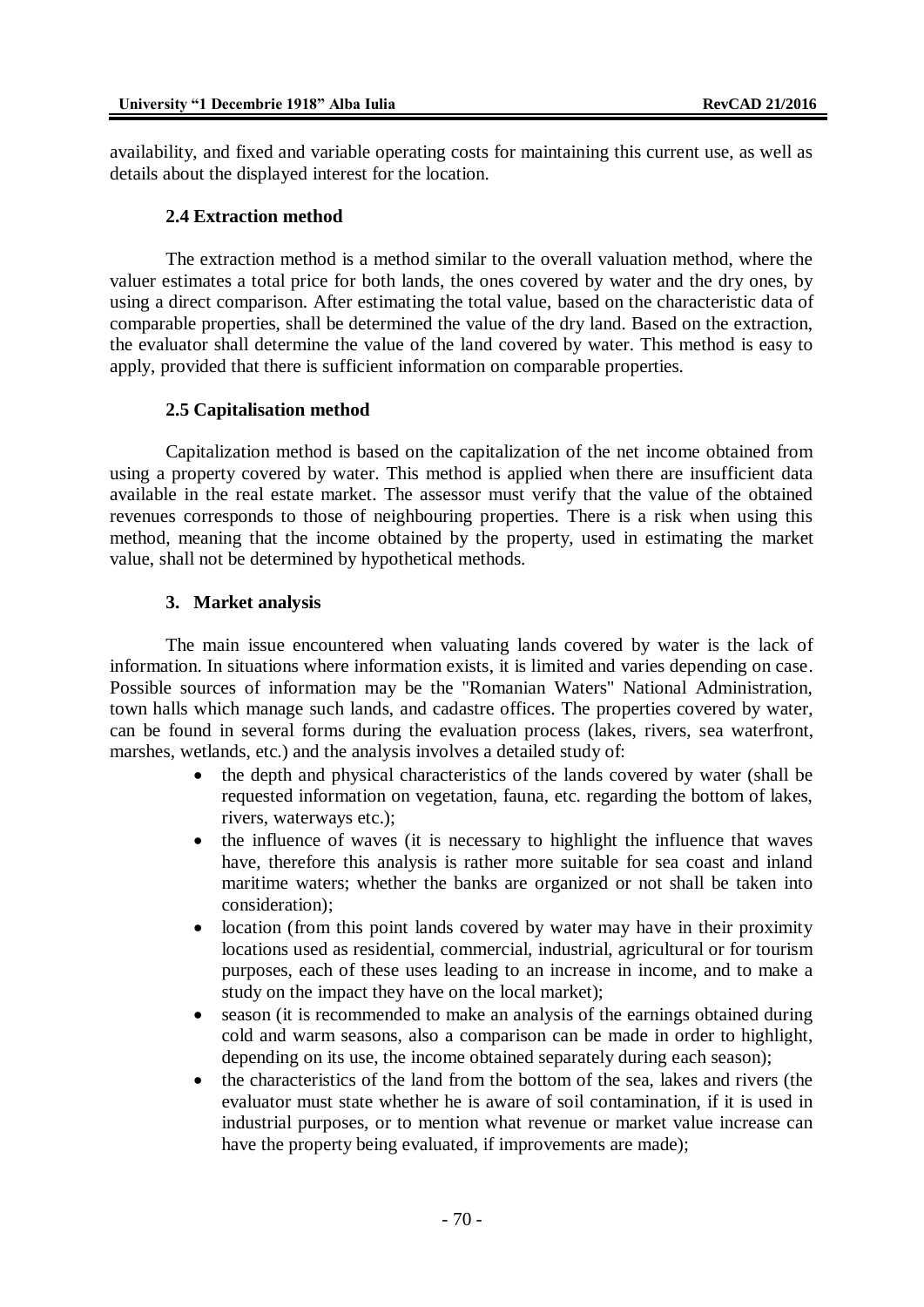- the shape and area of lands covered by water (the shape of the land is an important consideration, because it can limit options for use in order to obtain revenue from these lands);
- the development trends that these lands have (there are current cases in which these lands don't have development projects, but they may occur in the near future, or, there are certain current situations, in which these lands have ongoing development and arrangement projects, but which may stagnate in the future).



Fig. 1. Uses of submerged lands [2]

The market value of submerged lands can be affected by the same economic factors (designation, location, real estate market conditions) which also impact the value of the dry lands.

In Romania, the Market Analysis of lands covered by water involves a study on the amount of money received by the institution managing the Romanian waters ("Romanian Waters" National Administration) following the signing of a concession Agreement for a long period (more than 10 years).

In order to determine the property value, by applying the hypothetical method, it is necessary to establish an improved value by capitalizing the income obtained. The income received does not reflect nor influence the enhancements made to the valuated property.

In this analysis shall be considered the advantages which the property may have, depending on location, trade facilitation, tourism etc..[3]

## **4. Conclusions**

This article does not cover all the methods, the aim is to familiarize people with this types of investigations. In my opinion valuation of submerged lands is a challenging work and a responsable valuer must test this methods, before present the final value to the client.

Submerged lands are defined as public lands, they cannot be owned by individuals or companies. However, their use can be made by private entities. This use has led to the establishment of evaluation methodologies, in order to determine the rental price for anyone interested in using the water for personal purposes.

Due to the nature of the real estate property, when determining the value, it shall not be used the market comparison method. Regardless of the method applied, for the properties